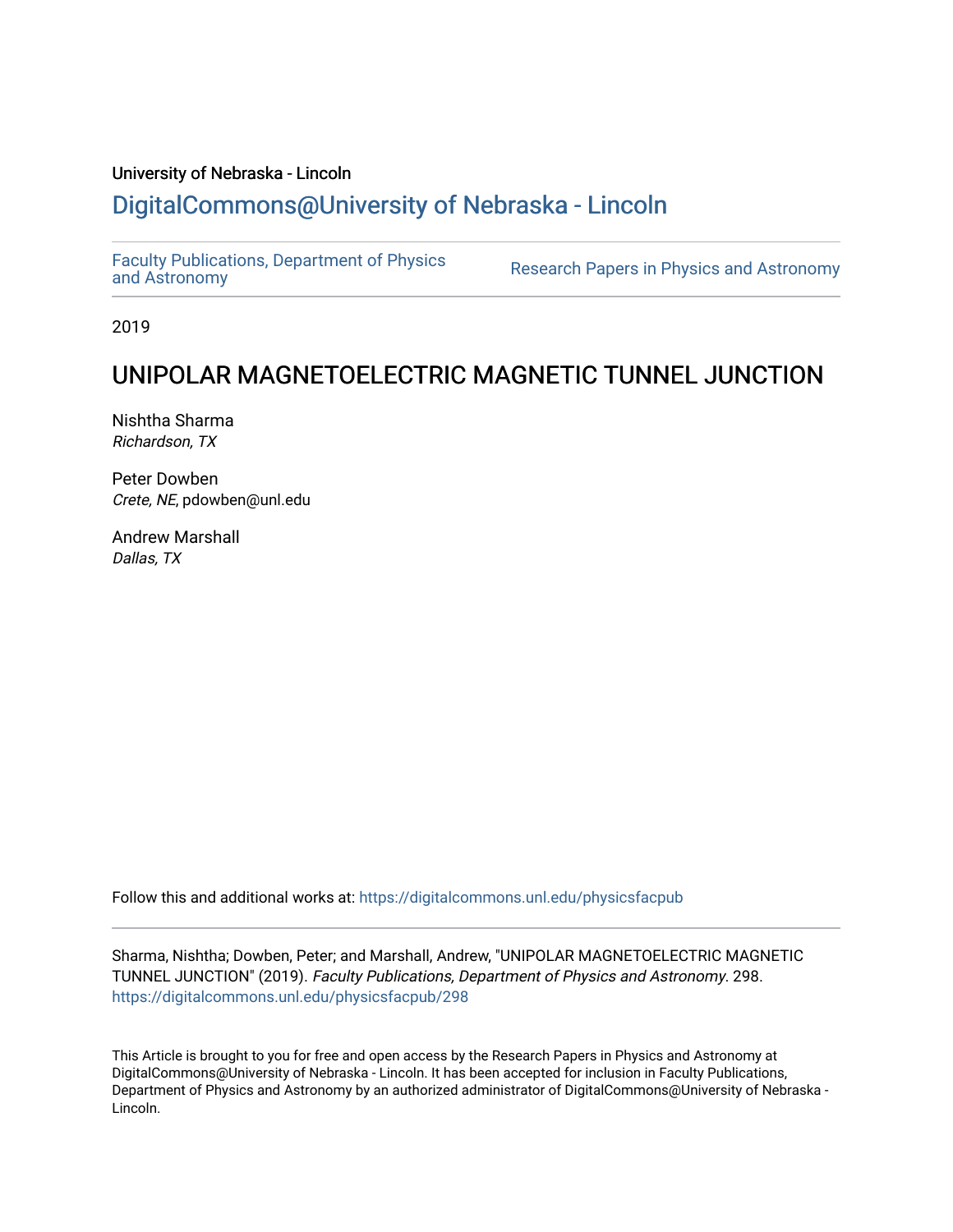

US010177303B2

### (54) UNIPOLAR MAGNETOELECTRIC MAGNETIC TUNNEL JUNCTION

- (71) Applicants: Board of Regents, The University of  $(52)$  U.S. Cl.<br>Texas System, Austin, TX (US);  $CPC$ NUtech Ventures, Lincoln, NE (US)
- (72) Inventors: Nishtha Sharma, Richardson, TX (US); Peter Dowben, Crete, NE (US); Andrew Marshall, Dallas, TX (US)
- (73) Assignee: Board of Regents, The University of Texas System, Austin, TX (US)
- (\*) Notice: Subject to any disclaimer, the term of this patent is extended or adjusted under 35 U.S.C. 154(b) by 0 days.
- 
- 

### $(65)$ Prior Publication Data

US 2018/0212141 A1 Jul. 26, 2018 \* cited by examiner

## Related U.S. Application Data

- (60) Provisional application No.  $62/449,199$ , filed on Jan. 23, 2017.
- $(51)$  Int. Cl.

| <i>G11C 11/00</i> | (2006.01) |
|-------------------|-----------|
| <b>H01L 43/02</b> | (2006.01) |
| <b>H01L 43/08</b> | (2006.01) |
| <i>GHC 11/16</i>  | (2006.01) |
| <b>H01F 10/32</b> | (2006.01) |
| GHC 11/22         | (2006.01) |
| GHC 16/04         | (2006.01) |

## (12) **United States Patent** (10) Patent No.: US 10,177,303 B2<br>
Sharma et al. (45) Date of Patent: Jan. 8, 2019  $(45)$  Date of Patent: Jan. 8, 2019

| H011, 45/00 | (2006.01) |
|-------------|-----------|
| H01L 29/788 | (2006.01) |
| H011, 29/78 | (2006.01) |
|             |           |

- CPC ............ H01L 43/02 (2013.01); G11C 11/005 (2013.01); GIIC 11/161 (2013.01); GIIC  $11/1659$  (2013.01); G11C 11/1675 (2013.01); GIIC 11/22 (2013.01); GIIC 16/0416  $(2013.01);$  G11C  $16/0441$  (2013.01); H01F 10/3254 (2013.01); H01L 43/08 (2013.01); H01L 29/788 (2013.01); H01L 29/78391  $(2014.09)$ ;  $H01L$   $45/08$   $(2013.01)$
- Field of Classification Search CPC . . . . . . . . . . . . . . . . . . . . . . . . . . . HOIL 43 / 02 ; G11C 11 / 005 USPC . . . . . . . . . . . . . . . . . . . . . 365 / 158 See application file for complete search history.

## (21) Appl. No.: 15/877,806 (56) References Cited

## (22) Filed: **Jan. 23, 2018** U.S. PATENT DOCUMENTS

| 2015/0137289 A1* 5/2015 Khalili Amiri  G11C 11/16 |  |  |         |
|---------------------------------------------------|--|--|---------|
|                                                   |  |  | 257/421 |

Primary Examiner — Harry W Byrne

 $(74)$  Attorney, Agent, or Firm  $-$  Schott, P.C.

## ( 57 ) ABSTRACT

A magneto-electric magnetic tunnel junction device (ME-MTJ) that permits direct driving of ME-MTJ devices by a prior ME-MTJ device is the unipolar magneto-electric magnetic tunnel junction (UMMTJ) device. The UMMTJ device enables full logic circuitry to be implemented without level shifting between each logic element.

### 20 Claims, 8 Drawing Sheets

302

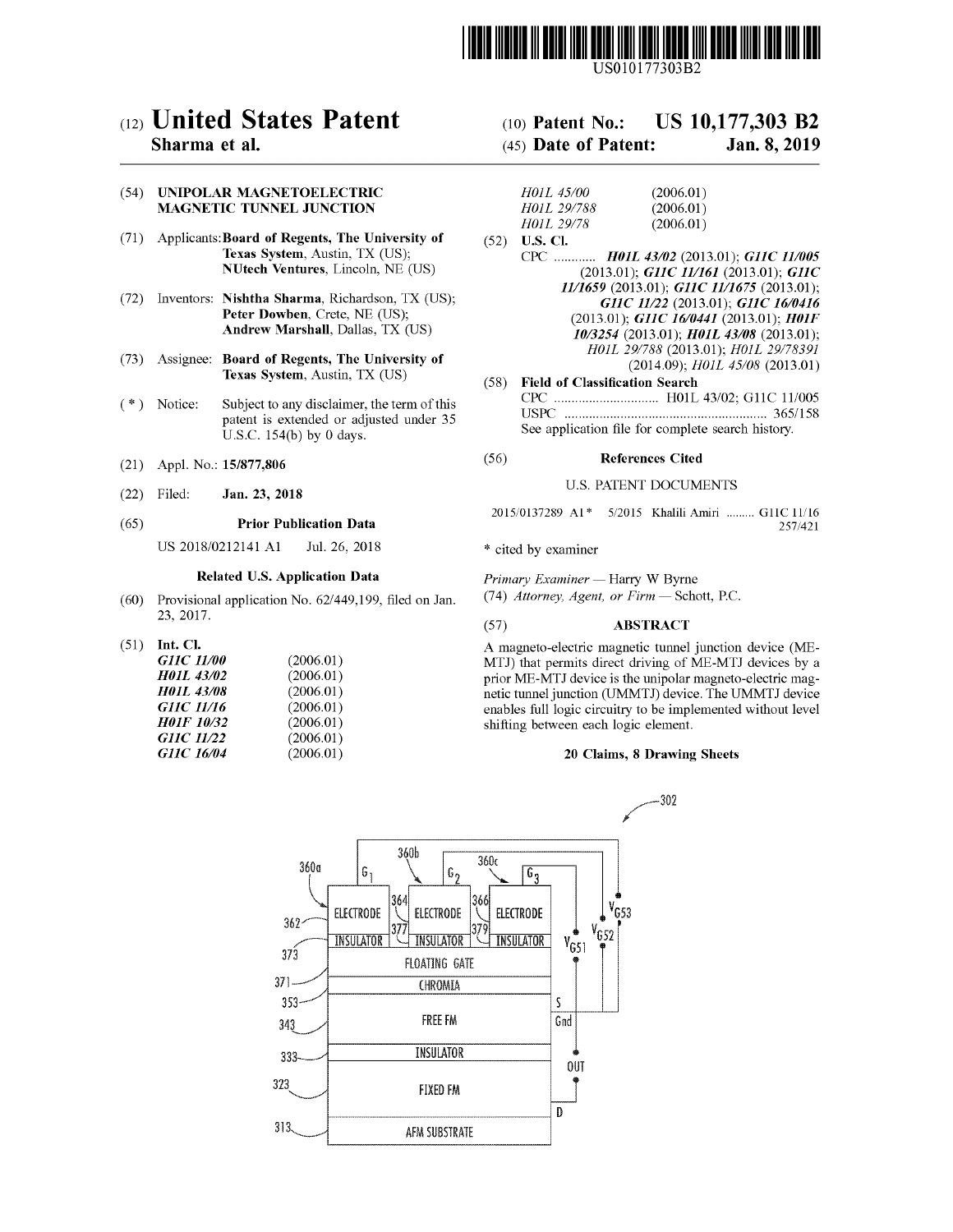



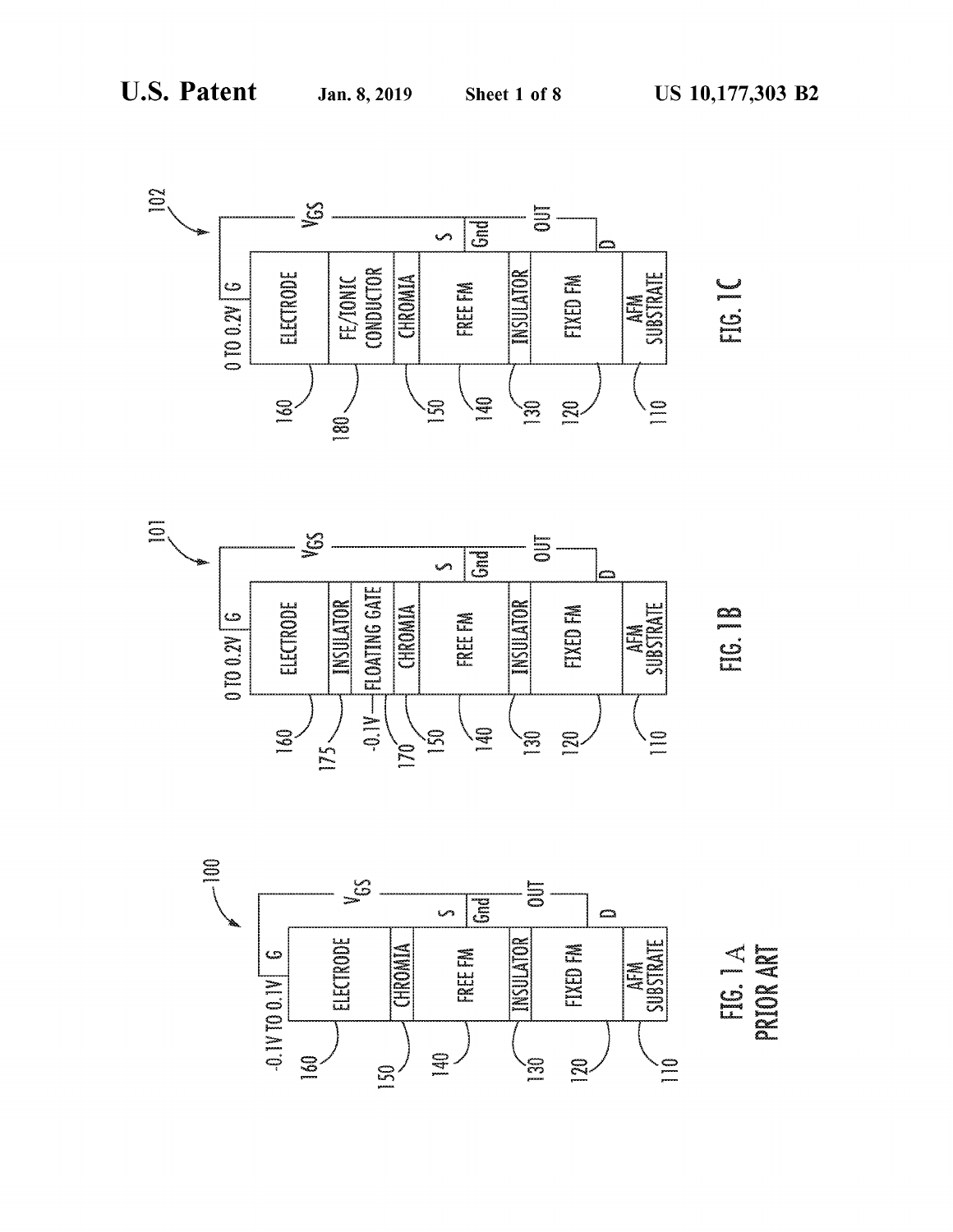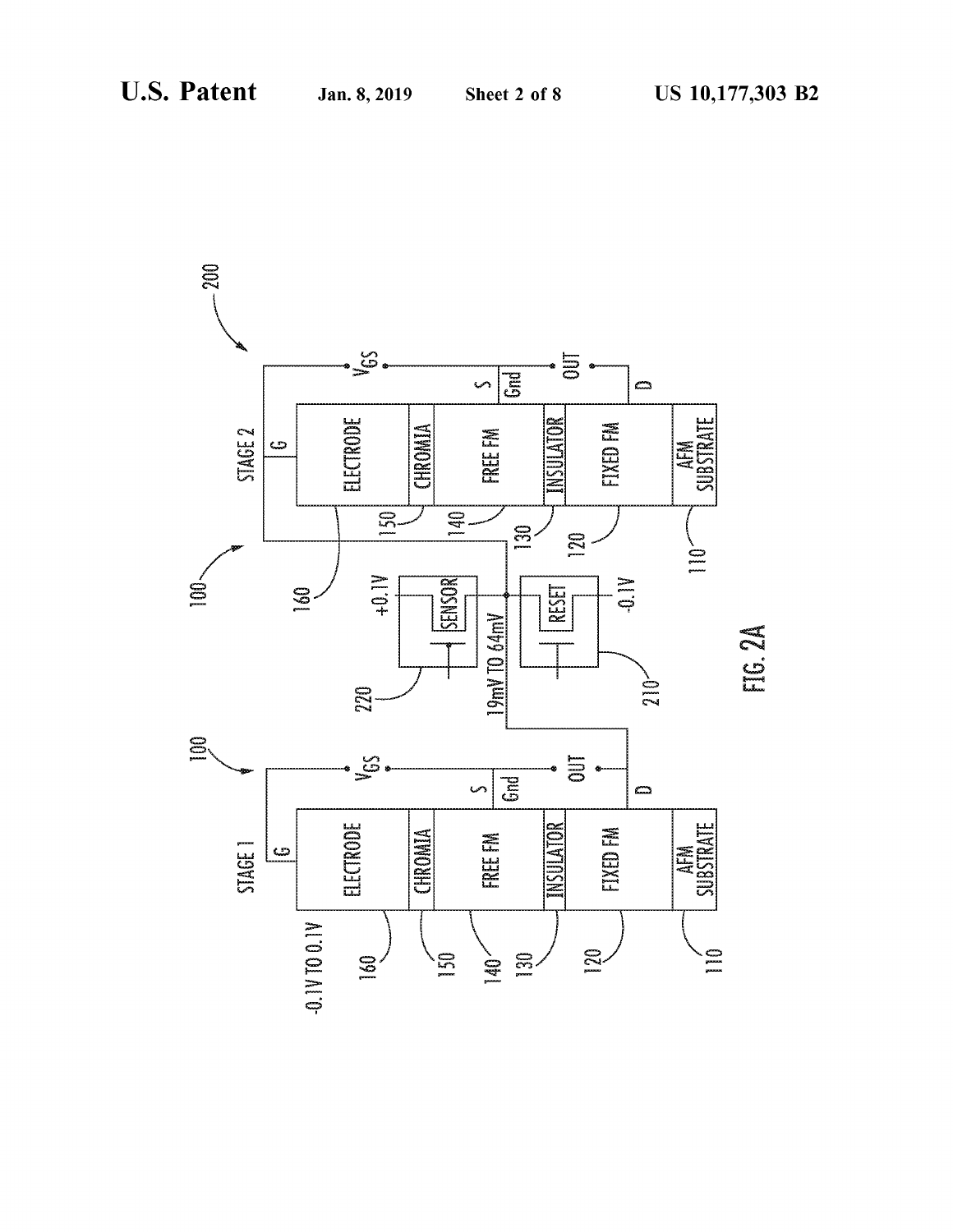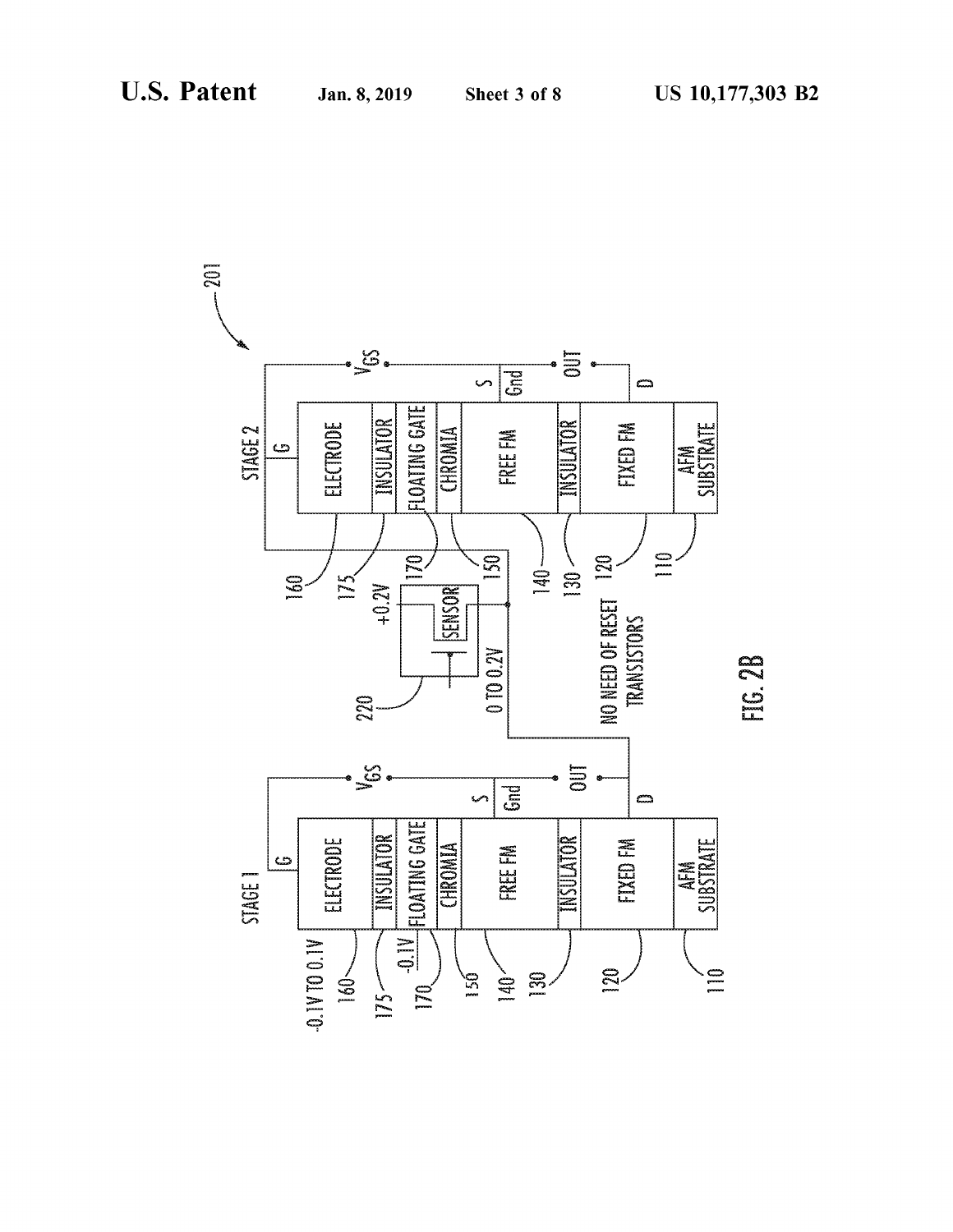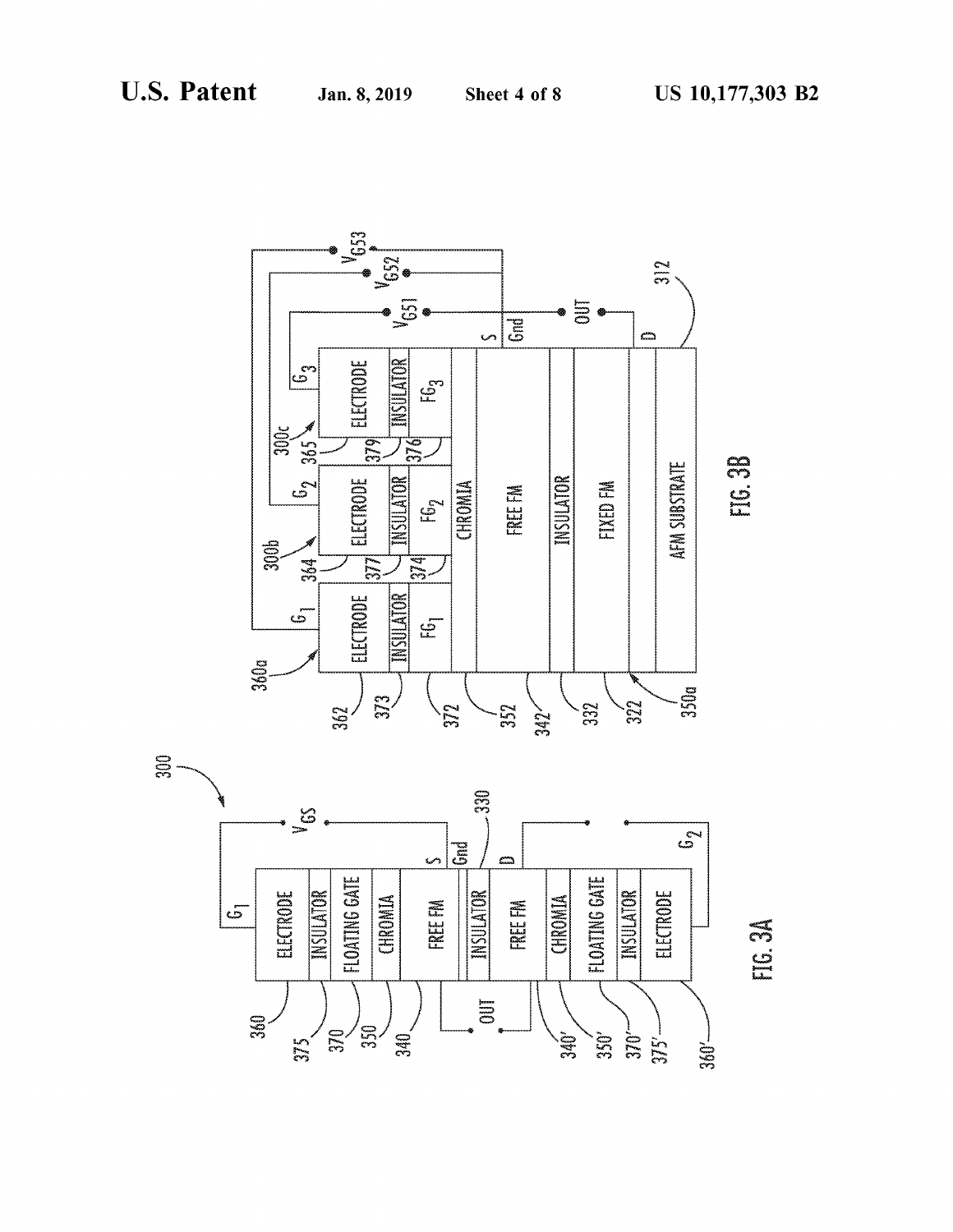

 $FIG. 3C$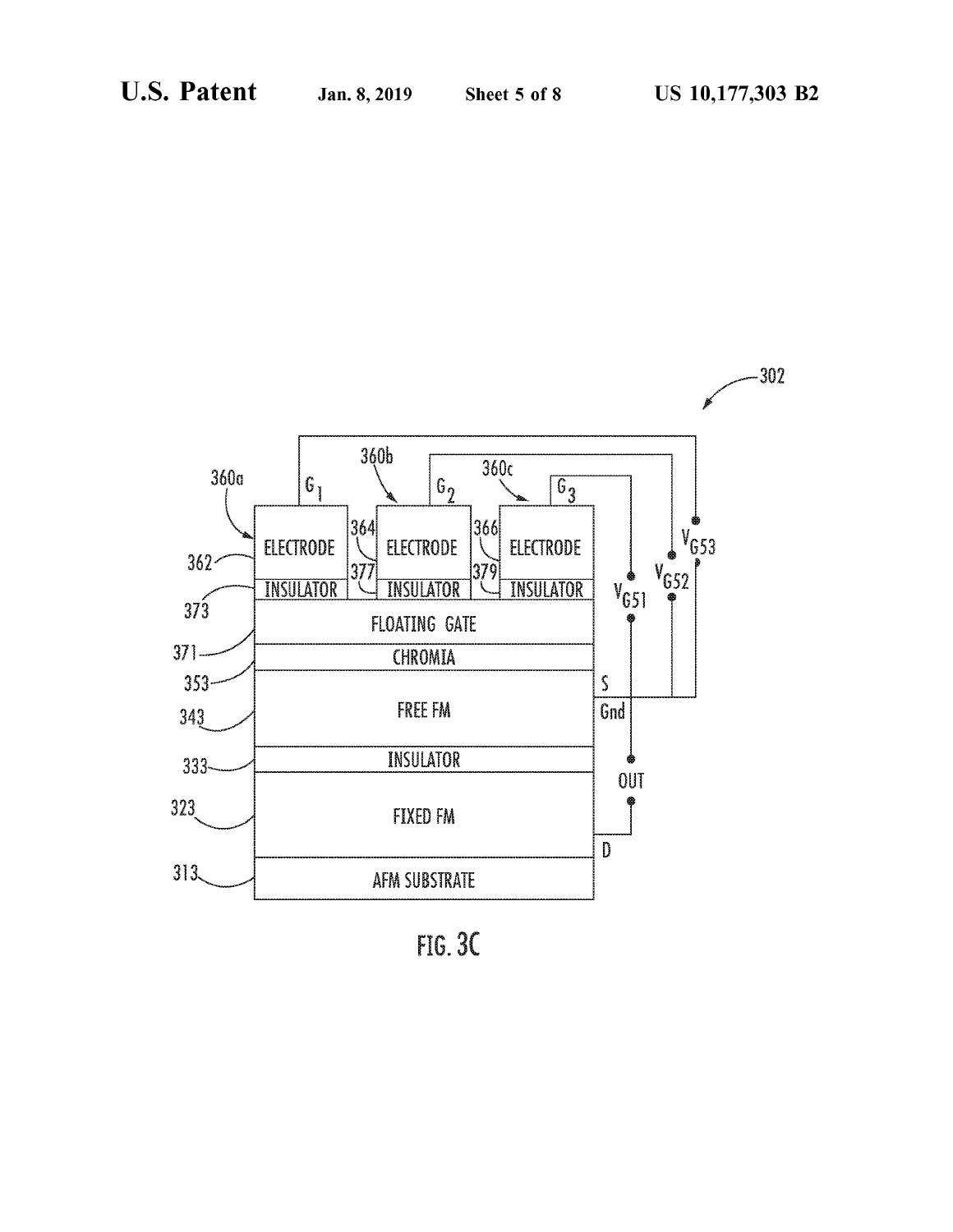



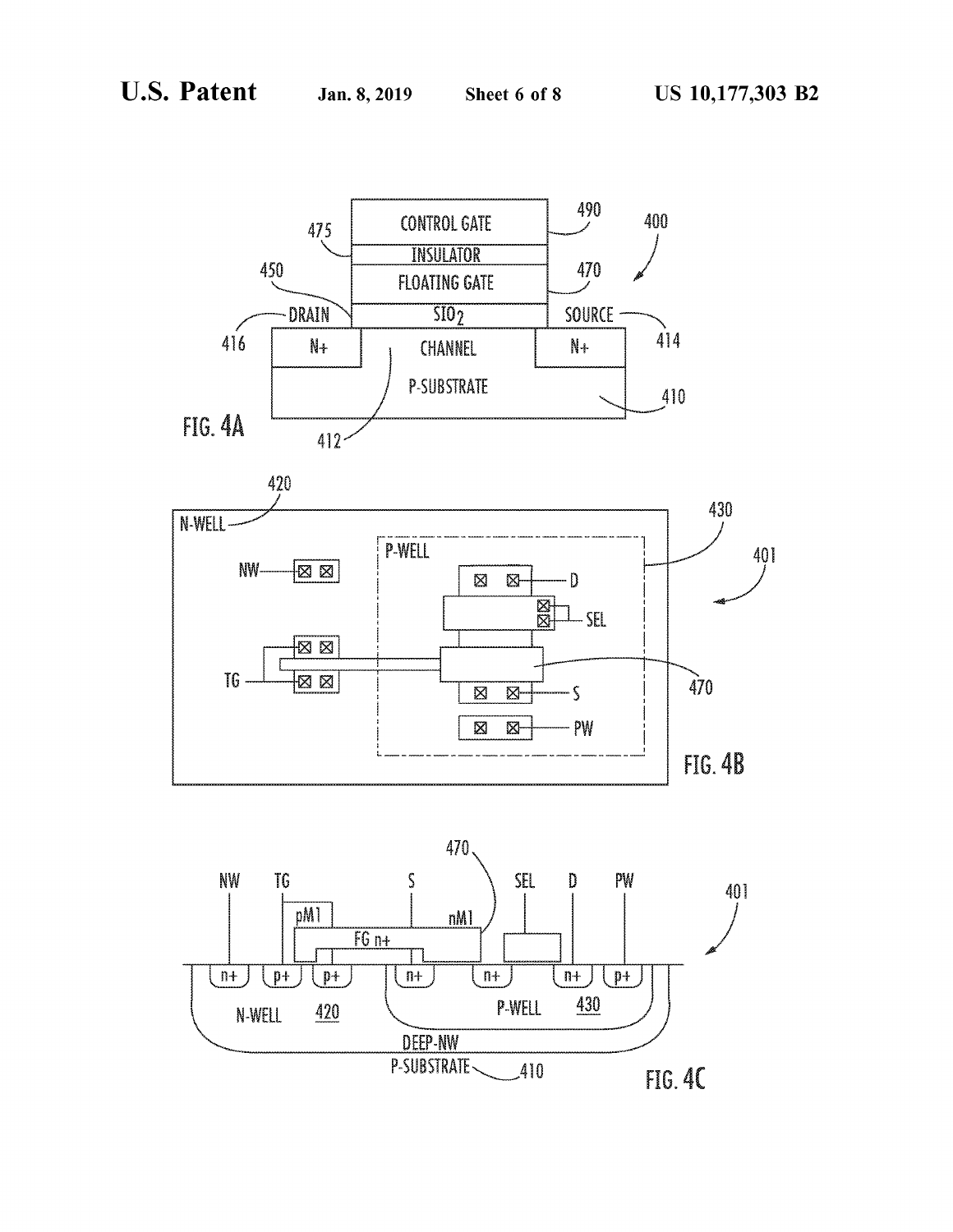

| IN          | PMOS                   | พมกร                             | OUT(IDEAL, | UUT(ACTUAL,              |
|-------------|------------------------|----------------------------------|------------|--------------------------|
| OV          | <b>HIGH RESISTANCE</b> | <b>' OW RESISTANCE</b>           | 0 7V       | П<br>------------------- |
| <u>ດ າທ</u> | <b>I AW RESISTANCE</b> | <b>HIGH RECICTANCE</b>           |            | 0 0 1 A V                |
|             |                        | <b>PR</b><br><b>See Mr. Sec.</b> |            |                          |

FIG. 5B

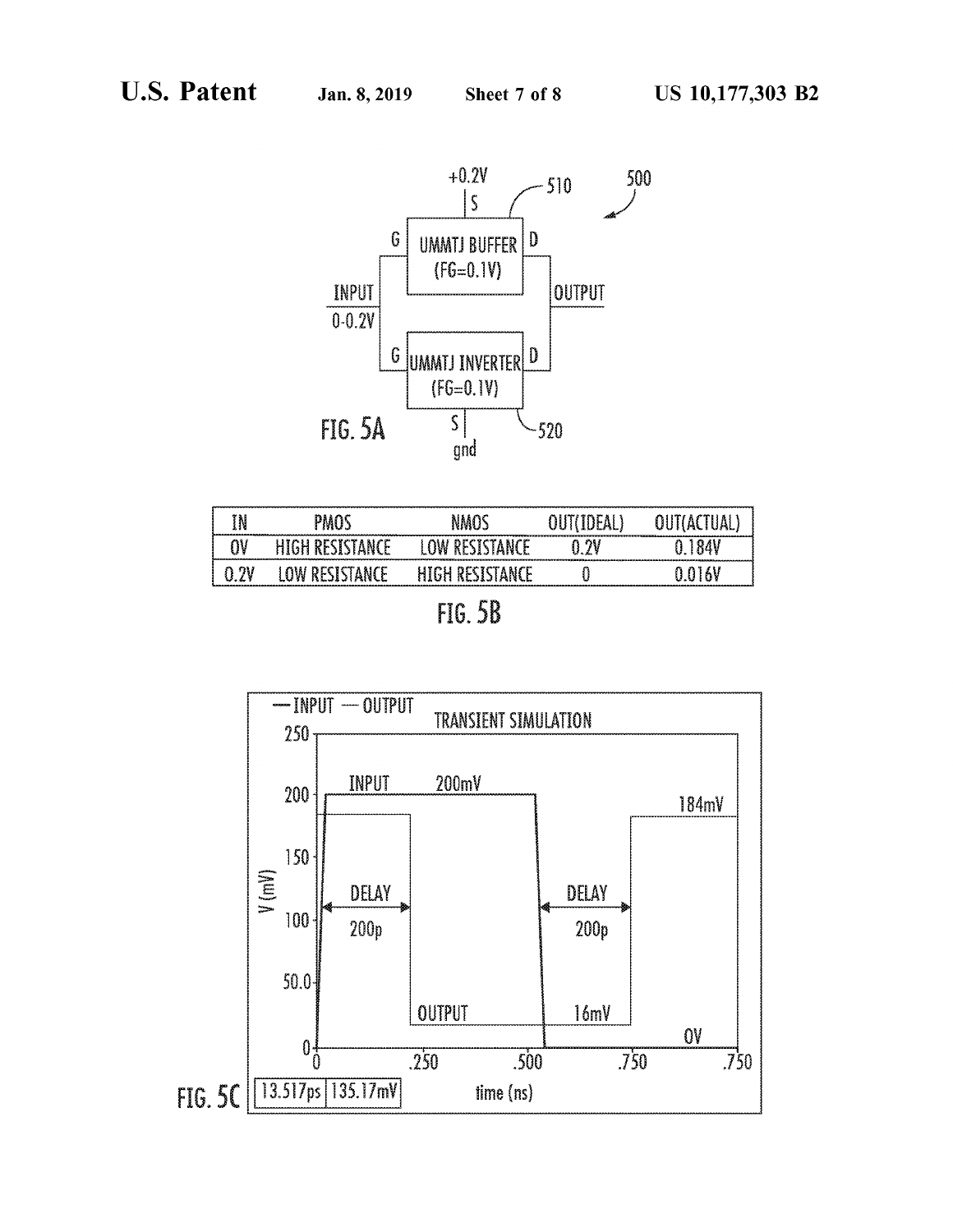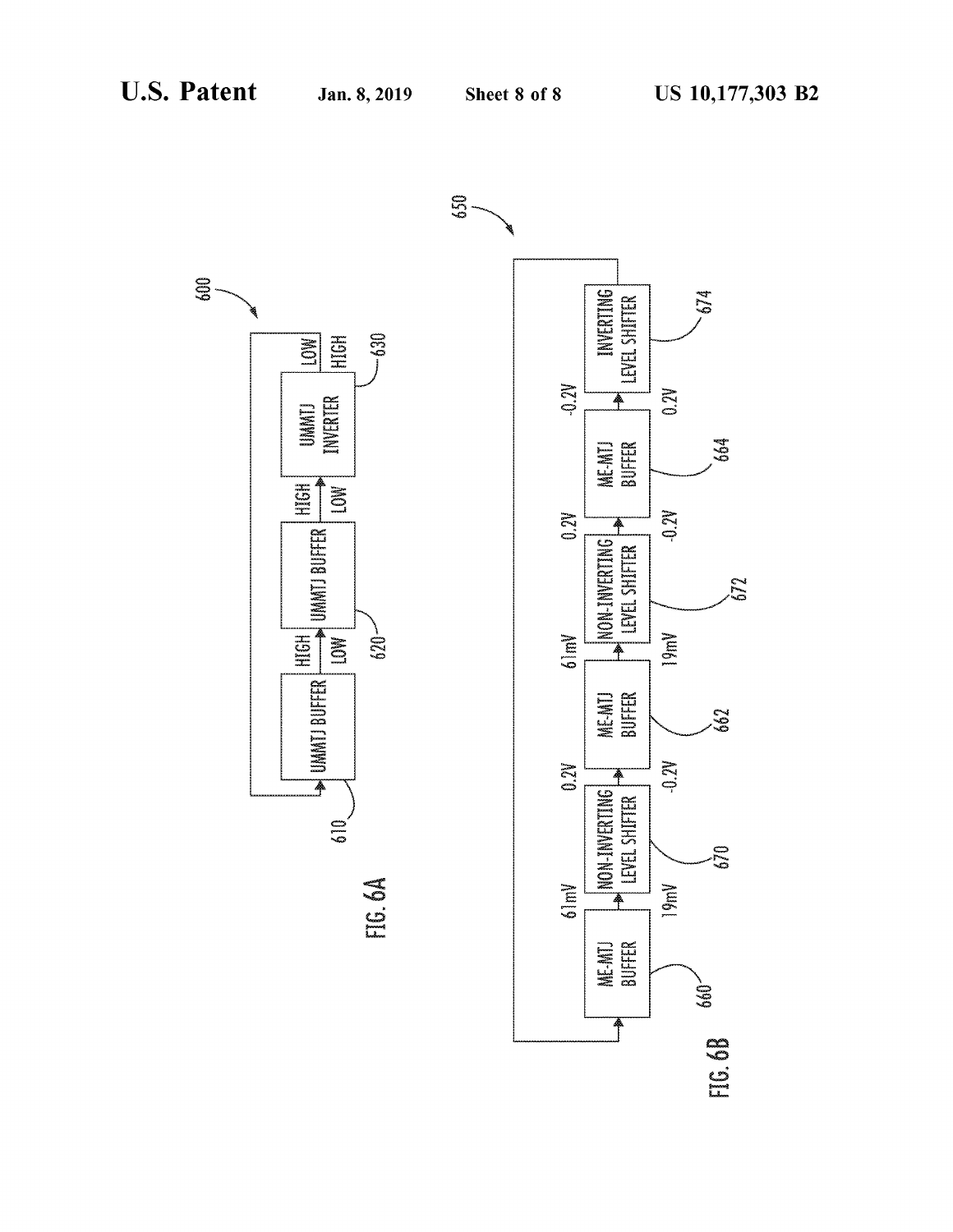5

### **BACKGROUND**

Spin-based devices offer non-volatility and compact area compared to complementary metal oxide semiconductor FIG. 1A shows a basic layer structure of the ME-MTJ (CMOS) devices. One such spin-based device is the mag-<br>device. netoelectric magnetic tunnel junction device (MEMTJ), FIG. 1B shows the UMMTJ device structure showing a which can be thought of as a three terminal beyond-CMOS 10 floating gate between the electrode and chromia layer. which can be thought of as a three terminal beyond-CMOS 10 floating gate between the electrode and chromia layer.<br>
FIG. 1C shows the UMMTJ device structure showing a<br>
The MEMTJ device can be fabricated at the back-end-<br>
fe

in a similar manner to that of the spin transfer torque random FIG. 2A shows a block diagram of a 2-stage ME-MTJ access memory (STT MRAM), making it compatible with 15 device with MOS pair for read/write operation. the CMOS process. FIG. 1 shows a MEMTJ device structure FIG. 2B shows a block diagram of a 2-stage UMMTJ 100 that includes at least two ferromagnetic layers: a fixed device with a single transistor for read/write operation ferromagnetic layer 120 and a free ferromagnetic layer 140. FIG. 3A shows an XNOR gate logic variations with two A thin tunnel dielectric Magnesium oxide (MgO, or another floating gates modifying the thresholds of the chro suitable insulator) insulator 130 separates the fixed ferro- 20 FIG. 3B shows a UMMTJ based majority gate with magnetic layer 120 and free ferromagnetic layer 140. The separate floating gates sharing a chromia layer. magnetic layer 120 and free ferromagnetic layer 140. The MEMTJ stack 100 also includes an antiferromagnetic sub-<br>strate 110 on which the stack may be mounted and a thin merged floating gate. strate 110 on which the stack may be mounted and a thin merged floating gate.<br>
chromia (Cr2O3) layer 150 integrated on top of a free FIG. 4A shows a CMOS flash memory cell.

terminals: "G" or Gate—electrode, "D" or Drain—Fixed FIG. 5A shows a schematic of the UMMTJ push-pull FM layer, and "5" or source—Free FM layer. When a circuit. voltage  $V_{GS}$  is applied across the electrode 160 and free FM FIG. 5B shows resistance states for different input con-<br>layer 140, there is a resulting resistance change, thus a <sup>30</sup> ditions in an inverter configuration. layer 140, the is observed across the free and the fixed FM FIG. 5C shows transient simulations results for the layers 140, 120. Voltage-controlled switching of the ME UMMTJ push-pull configuration. layers allows switching to be achieved with low power FIG. 6A shows a 3-stage ring oscillator using UMMTJ dissipation compared to the CMOS process. The device devices. offers the benefit of low power operation  $(-aJ)$ , nonvolatility  $35$  FIG. 6B shows a 3-stage ring oscillator using MEMTJ and compact cell area compared to the CMOS process with devices.

two process nodes enhancement.<br>
Logic circuits using the ME-MTJ devices draw on a DETAILED DESCRIPTION OF THE<br>
bipolar logic voltage, i.e. positive and negative polarity of BMBODIMENTS bipolar logic voltage, i.e. positive and negative polarity of the supply voltage, each around 0.1V, and a ground supply. 40 The supplies are required to switch the spin vector state of UMMTJ Device Operation<br>the magneto-electric antiferromagnetic (MEAFM) chromia The switching threshold (Vth) of the device 101 is defined the magneto-electric antiferromagnetic (MEAFM) chromia The switching threshold (Vth) of the device 101 is defined<br>spin vector orientation. The switching mechanism utilized as the voltage required for switching the spin vec spin vector orientation. The switching mechanism utilized as the voltage required for switching the spin vectors of the free FM layer. To for the switching of MTJ cell in the MEMTJ device is chromia layer exchange biased t for the switching of MTJ cell in the MEMTJ device is exchange biasing.

voltage requirement is bipolar  $(-0.1 \text{ v to } +0.1 \text{ v})$ , while the The first way to adjust the Vth is by placing a floating gate<br>output voltage (when the resistance across the tunnel layer (FG) 170 (and insulator 175) betwee output voltage (when the resistance across the tunnel layer  $130$  is converted to voltage), is Unipolar (0 v to 0.2 v). This  $50$ 130 is converted to voltage), is Unipolar (0 v to 0.2 v). This 50 chromia layer 150 in the basic ME-MTJ device shown in can and has been resolved with the use of level shifters FIG. 1A to create the UMMTJ structure 101 sh and/or reset circuitry, but it does require additional, often and 1C. The FG 170 may be programmed to offset the input voltage requirement, so it can be switched between a

ME-MTJ device stages. The unipolar magnetoelectric mag-<br>netro a programmable charge, trimmed as shown to -0.1V,<br>netic tunnel junction (UMMTJ) device concept allows direct although this design choice is not meant to be limi This is achieved by adjusting the switching threshold of the The net voltage seen by the chromia layer  $150$  may range MEMTJ device. 200 from  $-0.1V$  to  $+0.1V$  as shown in the two-stage device  $200$ 

(AFM) substrate; and a level adjusting layer comprising 65 between the electrode and the antiferromagnetic substrate, between the electrode and the antiferromagnetic substrate, reset signal 210 may be required at each stage 100, 100 to wherein the level adjusting layer is programmed to offset an translate the output voltages such that the

UNIPOLAR MAGNETOELECTRIC input voltage requirement, so the voltage requirement can be<br>MAGNETIC TUNNEL JUNCTION switched between states with a positive voltage and a zero switched between states with a positive voltage and a zero voltage.

### BRIEF DESCRIPTION OF THE DRAWINGS

The MEMTJ device can be fabricated at the back-end-<br>of-line (BEOL) of the CMOS process between metal layers and chromia layer.

ferromagnetic (FM) layer 140 below the electrode 160.  $25$  FIGS. 4B and 4C show the top view and cross section The MEMTJ structure 100 includes three CMOS-like view of the floating gate based memory cell.

adjust the Vth of the ME-MTJ device, an additional level-<br>shifting layer  $170$  may be introduced into the gate of the The MEMTJ device 100 has been used to develop cir-<br>cuits, including a full-adder. In use, however, the input device 101. This can be done in one of the following ways. input voltage requirement, so it can be switched between a positive supply (+VDD) and ground. This has similarities to SUMMARY OF THE EMBODIMENTS 55 CMOS logic "flash" memory that uses a FG for memory storage, and "analog floating gate" CMOS, which uses The device herein enables direct coupling between the floating gates for threshold trimming. The FG 170 may have

EMTJ device.<br>A unipolar magnetoelectric magnetic tunnel junction of FIG. 2A, fulfilling the switching condition of the ME-A unipolar magnetoelectric magnetic tunnel junction of FIG. 2A, fulfilling the switching condition of the ME-<br>device comprising: an electrode; an antiferromagnetic MTJ device. As shown in FIG. 2A, each stage device 100 is MTJ device. As shown in FIG. 2A, each stage device 100 is the same as those shown in FIG. 1A except as described. A translate the output voltages such that the switching condi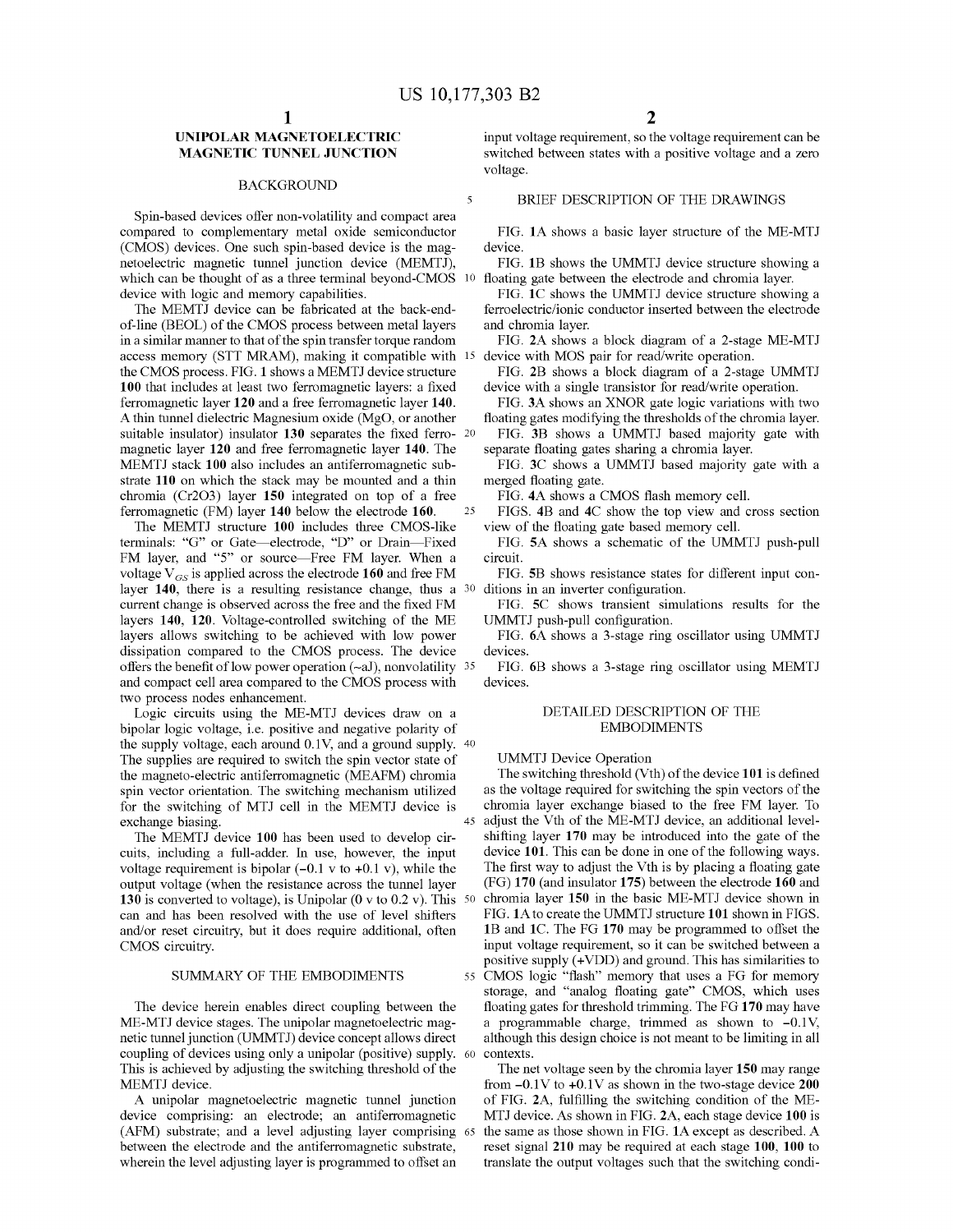tion of the following ME-MTJ device is fulfilled. The FIG 4A If the FG 470 is not charged (i.e. neutral), then the voltage range at ME-MTJ output may be 16-64 mV which device 400 operates almost like a normal MOSFET. A voltage range at ME-MTJ output may be 16-64 mV which device 400 operates almost like a normal MOSFET. A enables positive switching with no effect on negative switch-<br>positive charge in the control gate 490 creates a channe enables positive switching with no effect on negative switch-<br>in the positive charge in the control gate 490 creates a channel 412<br>ing. This limitation results in a reset transistor 210 at each<br>in the p-substrate 410 that ing. This limitation results in a reset transistor 210 at each in the p-substrate 410 that carries a current from source 414 stage. Consequently, a reset transistor 210 may not be  $\frac{5}{5}$  to drain 416. If, however, the stage. Consequently, a reset transistor 210 may not be 5 to drain 416. If, however, the FG 470 is negatively charged,<br>required to fulfill the switching criteria reducing the CMOS<br>transistor requirement by half for each st p - well 430 in an n-well 420. The floating gate 470 connects states, and low resistance for parallel. The resultant output states states at the "D" can drain node is lower in the goes of c voltage at the "D" or drain node is lower in the case of a parallel spin state.

layer or Ionic Conductor 180 shown in the FE layer structure<br>102 shown in FIG. 1C, which can be programmed initially<br>to the desired state and then maintain its memory state for a<br>to the desired state and then maintain its to the desired state and then maintain its memory state for a long time.

similar to the UMMTJ stack 101, 102 using the FG 170 or phorous, the P-well represents a p-type bias into the silicon, FE/Jonic conductor 180 layers. The voltage shifting would generally Boron. Programming a device may be such that the input and output voltage range is the same. The 25 grammed is a charge-based FG or a FE layer.<br>
voltage range at UMMTJ output may be is 0-200 mV. a) Floating Gate UMMTJ Device Programming<br>
Integration of the

and majority-gate logic as shown in FIGS. 3A, 3B, and 3C. 30 programming voltages may be applied through the tunnel The XNOR gate structure 300 of FIG. 3A includes an junction. This is programmed once, at time zero and does not insulator 330 separating first and second free FM layers 340, need programming subsequently and the charge is insulator 330 separating first and second free FM layers 340, and programming subsequently and the charge is main-<br>340'; first and second chromia layers 350, 350'; first and tained for several years. Multiple FG based UMMT 340'; first and second chromia layers 350, 350'; first and tained for several years. Multiple FG based UMMTJ devices second floating gates 370, 370'; first and second insulators can be accessed through a programming transi 375, 375'; and first and second electrodes 360, 360'. The 35 XNOR gate structure 300 may also include terminals G1 and XNOR gate structure 300 may also include terminals G1 and circuitry may be housed as CMOS support circuitry beneath<br>G2, and other terminals similar to those shown in previous the MEMTJ circuitry. If multiple FG based UMMTJ figures. The XNOR logic  $300$  may have two floating gates  $370$ ,  $370'$  modifying the input voltages across the top and bottom chromia layers 350, 350'. The input voltages may be 40 level-shifted using the additional layers. The operation for time, using global programming techniques.<br>
b) Ionic Conductor/Ferroelectric UMMTJ Device Pro-<br>
ME-MTJ version.<br>
method or all the same as the b agramming

ME-MTJ version.<br>FIG. 3B shows a majority gate version with a shared For an ionic conductor based UMMTJ device, programchromia layer structure 301 where three (or more) floating  $45$  ming of the switching voltage is as follows: A large voltage gates 372, 374, 376; insulators 373, 377, 379; electrodes  $(-5-10V)$  may be applied across the ga gates 372, 374, 376; insulators 373, 377, 379; electrodes  $(-5-10V)$  may be applied across the gate and free FM layer.<br>362, 364, 366; and terminals G1, G2, and G3 form floating This is sufficient to modify the state of the terminal G1, G2, G3 is connected to a separate voltage state, and the device can then be operated in MEMTJ mode,<br>source  $V_{GS1}$ ,  $V_{GS2}$ ,  $V_{GS3}$ . The floating gate substructures 50 where the voltage range is suitable for 300a, 300b, and 300c are separated from one another but<br>share a chromia substructure 350a that includes a shared<br>chromia layer 352, free FM layer 342, insulator 332, fixed<br>FM layer 322, all mounted to an AFM substrate 312.

floating gate structure 302 that may be easier to program, but global reset (indeed, if a global signal is required, the does not have flexibility to individually program threshold programming and global signal may serve d voltages. The merged floating gate structure 302 includes changing only the input voltage between functions).<br>three electrode substructures  $360a$ ,  $360b$ ,  $360c$  that each Where precision trimming of individual devices i include electrodes 362, 364, 366 and insulators 373, 377, 60 required in a circuit with individual mismatch, a memory 379. The electrode substructures  $360a$ ,  $360b$ ,  $360c$  share a array type configuration may be used, s floating gate 371, chromia layer 353, free FM layer 343, can be programmed individually. The configuration may

(located between a silicon layer 450 and insulator 475) to Each gate may be accessed through a word and bit line;<br>store a bit by the presence or absence of a charge shown in the only difference being the adjustment of the

4

configurations for an analog floating gate. TG becomes the gate as seen by the outside devices, while FG becomes a An alternate way to modify the threshold is to add a FE  $_{15}$  gate as seen by the outside devices, while FG becomes a<br>Let or lonic Conductor 180 shown in the FE laver structure floating gate, equivalent to the embedded v of the NMOS. In the case of FIGS. 4B and 4C, a floating gate is located in an NMOS. N-well in these configurations FIG. 2B shows a two-stage device 201 similar to the 20 gate is located in an NMOS. N-well in these configurations two-stage device of FIG. 1A, except that the stack may be defines an N-type diffusion in the CMOS, possibly of two forms, depending on whether the layer to be programmed is a charge-based FG or a FE layer.

reset transistor 210 requirement per stage by half. device is Fowler Nordheim (FN) Tunneling. Analog FG<br>The UMMTJ devices may be used to construct the XNOR devices use this form of charging/discharging. Appropriate can be accessed through a programming transistor that contacts to the tunnel diodes used to program each FG. This the MEMTJ circuitry. If multiple FG based UMMTJ devices need to be programmed to the same level, say if we needed to "add" or "subtract" 0.1V from a stack of devices, it is most efficient to program a group of devices at the same

M layer 322, all mounted to an AFM substrate 312. this, the device may use a global control circuit, but with FIG. 3C shows a majority gate version with a merged  $ss$  individual transistors to each gate input, in a manner l FIG. 3C shows a majority gate version with a merged 55 individual transistors to each gate input, in a manner like a floating gate structure 302 that may be easier to program, but global reset (indeed, if a global signal i

insulator 333, fixed FM layer 323, and AFM substrate 313. resemble a DRAM cell, with an access transistor providing units UMMTJ Device Programming access to the tunnel diode or device gate, depending on the A CMOS flash me

the only difference being the adjustment of the bit line in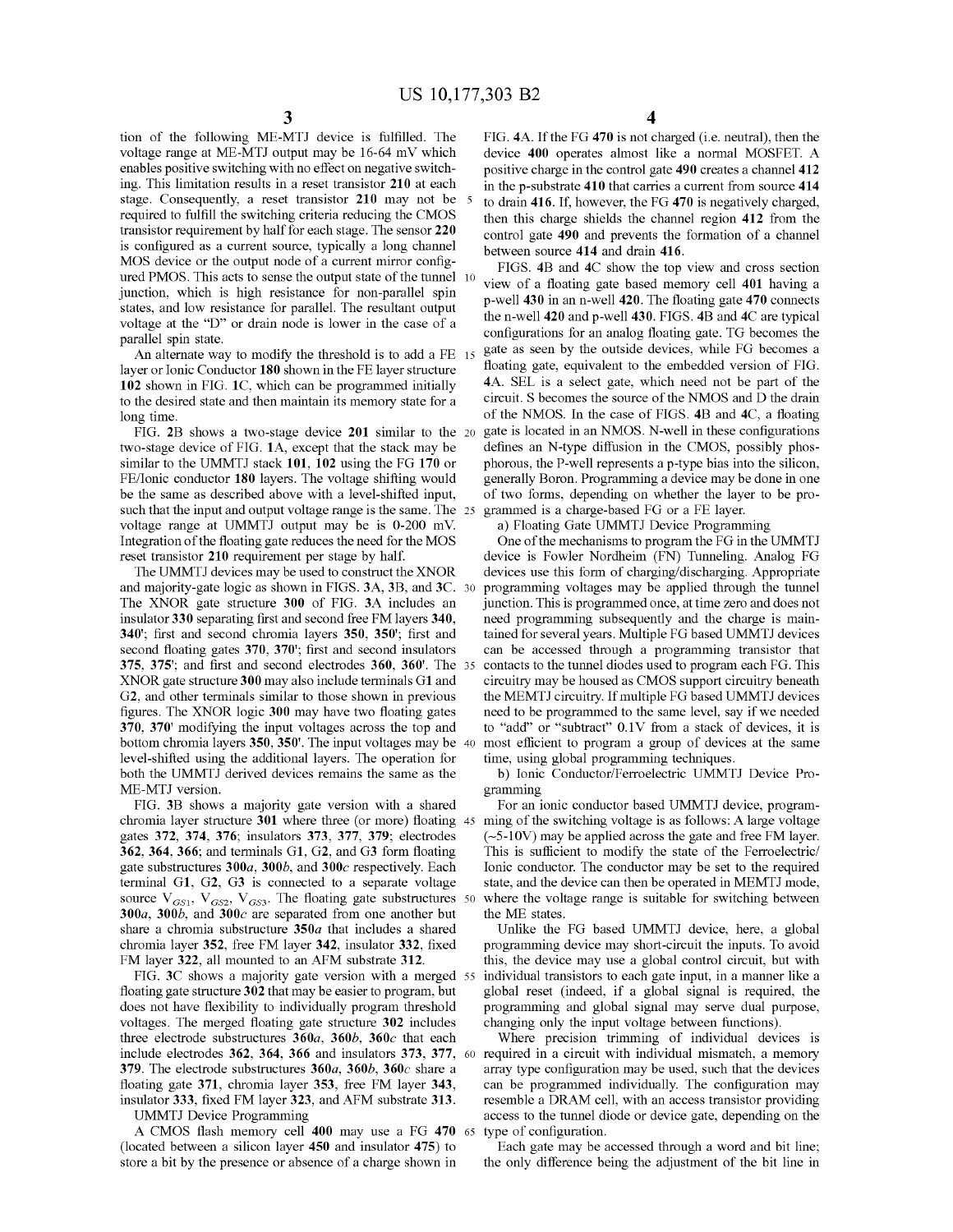voltage depending on the requirement of the programming voltage. Alternatively, the word line may also be adjusted to limit the programming time.

built-in structures to enable re-programming, the options which uses three MEMTJ buffers 660, 662, 664, two non-<br>differ depending on the twne of programmable gate version inverting level shifters 670, 672, and an inverting differ depending on the type of programmable gate version inverting level shifters  $670$ ,  $672$ , and an inverting level<br>being employed. It is highly likely that the charge (FG) shifter  $674$ . The UMMTJ oscillator  $600$  el being employed. It is highly likely that the charge (FG) shifter **674**. The UMMTJ oscillator **600** eliminates the need based system will only need programming only once. This <sup>10</sup> for inter-device level shifters **670**, **6** 

manipulation, charge loss may occur over a period of weeks  $_{20}$ For the case of FE-based gate voltage requirement<br>manipulation, charge loss may occur over a period of weeks 20 however, that since these do not have an intrinsic memory,<br>to months, which may require reprogramming. Additio is relatively easier than initial programming, as the repro-<br>gramming would generally just need "topping off," likely as 25 MTJ, STT/DW, SWD, SMG.

eroing system used in op-amp design may be applied here. static magnetic field may be decreased, which allows for the A charge capacitor can be used to correct input offset in static magnetic field to be less than the coer op - amp and amplifier , a technique that may be applied 30 field of any FM layer . Also , the input voltage requirement for globally , but it gets more complicated if individual devices logic operation does not match the output voltage of the need to be corrected for the loss. Another way of solving this device for many beyond CMOS devices. While effective is to initially apply the correction to individual devices and logic performance can be determined, in act is to initially apply the correction to individual devices and logic performance can be determined, in actual applications then globally for the rest of the cycles. This will depend on the lack of matching input and output

circuit 500 including a UMMTJ buffer 510 and UMMTJ CMOS, which can be clocked, if required at all, at a block<br>inverter 520. The UMMTJ buffer 510 may be programmed 40 level. Also, local variation in the various layers can r inverter 520. The UMMTJ buffer 510 may be programmed 40 level. Also, local variation in the various layers can result in to hold charge equivalent to +0.1V and the UMMTJ inverter individual devices having different thresho to  $-0.1V$ . This push-pull circuit 500 may have the same logic operation as a CMOS inverter but it does not require any operation as a CMOS inverter but it does not require any conductor families, and is usually accounted for using CMOS component for operation. This overcomes the limi-<br>statistical simulations. Since most of the beyond CMOS tation of ME-MTJ based circuits that require a MOS pair at 45 device operathon stage for read/write and reset operation, reducing the required. expect in read and reset operation in reducing the requirement of a metal operation and reset operation and MOS pullup transistor for the UMMTJ device to sense the the embodiments above, a person of ordinary skill in the a

Previously developed VerilogA based models of the ME-50 be made thereto without departing from the scope of the MTJ device may be modified to enable simulations for the claims. UMMTJ based circuits. FIGS. SB and SC show the resis-<br>tance states of the UMMTJ based buffer  $510$  and inverter The invention claimed is: tance states of the UMMTJ based buffer 510 and inverter The invention claimed is:<br>520 and the input and output voltage ranges. The output is 1. A unipolar magnetoelectric magnetic tunnel junction initially set to high. When the input goes high  $(0.2V)$ , the 55 device comprising: resistance state of the UMMTJ buffer is low  $(Rp)$  and the an electrode; resistance state of the UMMTJ buffer is low  $(Rp)$  and the an electrode;<br>inverter is high  $(Rap)$ . Thus, the output goes low  $(16 \text{ mV})$  an antiferromagnetic  $(AFM)$  substrate; and inverter is high (Rap). Thus, the output goes low (16 mV) an antiferromagnetic (AFM) substrate; and after 200 ps which is the intrinsic device delay in ME-MTJ a level adjusting layer comprising between the electrode after 200 ps which is the intrinsic device delay in ME-MTJ a level adjusting layer comprising between the electrode based devices [8]. Conversely, when the input goes low and the antiferromagnetic substrate, wherein the le based devices [8]. Conversely, when the input goes low and the antiferromagnetic substrate, wherein the level (0V), the resistance state of the buffer is high (Rap) and the 60 adjusting layer is programmed to offset an inp inverter is low (Rp), resulting in a high voltage (184 mV) at requirement, so the voltage requirement can be the output after the device delay. This validates the inverter switched between states with a positive voltage an the output after the device delay. This validates the inverter

functionality.<br>The output voltage swing is higher than the MEMTJ 2. The unipolar magnetoelectric magnetic tunnel junction output voltage found in the prior art. The same circuit  $\epsilon$  device of claim 1, further comprising: technique is applicable for any of the conventional CMOS a free ferromagnetic (FM) layer; technique is applicable for any of the conventional CMOS a free ferromagnetic (FM) layer;<br>equivalent gates, such as NAND, NOR, AND, OR etc. a fixed ferromagnetic (FM) layer; equivalent gates, such as NAND, NOR, AND, OR etc.

b) UMMTJ Based Ring Oscillator<br>FIG. 6A shows the 3-stage UMMTJ ring oscillator 600 nit the programming time.<br>
Retention Loss extension to the schematic using UMMTJ devices. The UMMTJ oscillator<br>
Retention Loss the UMMTJ buffers 610, 620 and a UMMTJ inverter Retention Loss<br>This may or may not be inevitable in both types of the  $\frac{1}{2}$  630 in series. This compares favorably with the ME-MTJ This may or may not be inevitable in both types of the 5 630 in series. This compares favorably with the ME-MTJ UMMTJ device. Although, it is beneficial to have the circuit for a 3-stage ring oscillator 650 shown in FIG. 6

gramming would generally just need "topping off," likely as 25 MTJ, STT/DW, SWD, SMG.<br>a batch charging process. For the ME-MTJ, and other magneto-electric devices, by<br>In general, for correcting retention loss, various auto static magnetic field to be less than the coercive magnetic

the application requirement.<br>
IV. UMMTJ Based Circuits<br>
IV. UMMTJ Based Circuits<br>
The UMMTJ circuitry also does not rely on individual<br>
a) CMOS Like Configuration<br>
of the set/clocking at each stage. Reprogramming of the a) CMOS Like Configuration device reset/clocking at each stage. Reprogramming of the FIG. 5A shows a schematic of the UMMTJ push-pull input range permits effective push-pull circuitry, like FIG. 5A shows a schematic of the UMMTJ push-pull input range permits effective push-pull circuitry, like circuit 500 including a UMMTJ buffer 510 and UMMTJ CMOS, which can be clocked, if required at all, at a block individual devices having different threshold voltages (so-<br>called mismatch). Mismatch is present in all current semistatistical simulations. Since most of the beyond CMOS device operate at low voltages, device correction may be

a MOS pullup transistor for the UMMTJ device to sense the the embodiments above, a person of ordinary skill in the art resistance across the free and fixed FM layer at each stage. would understand that various changes or m

- 
-